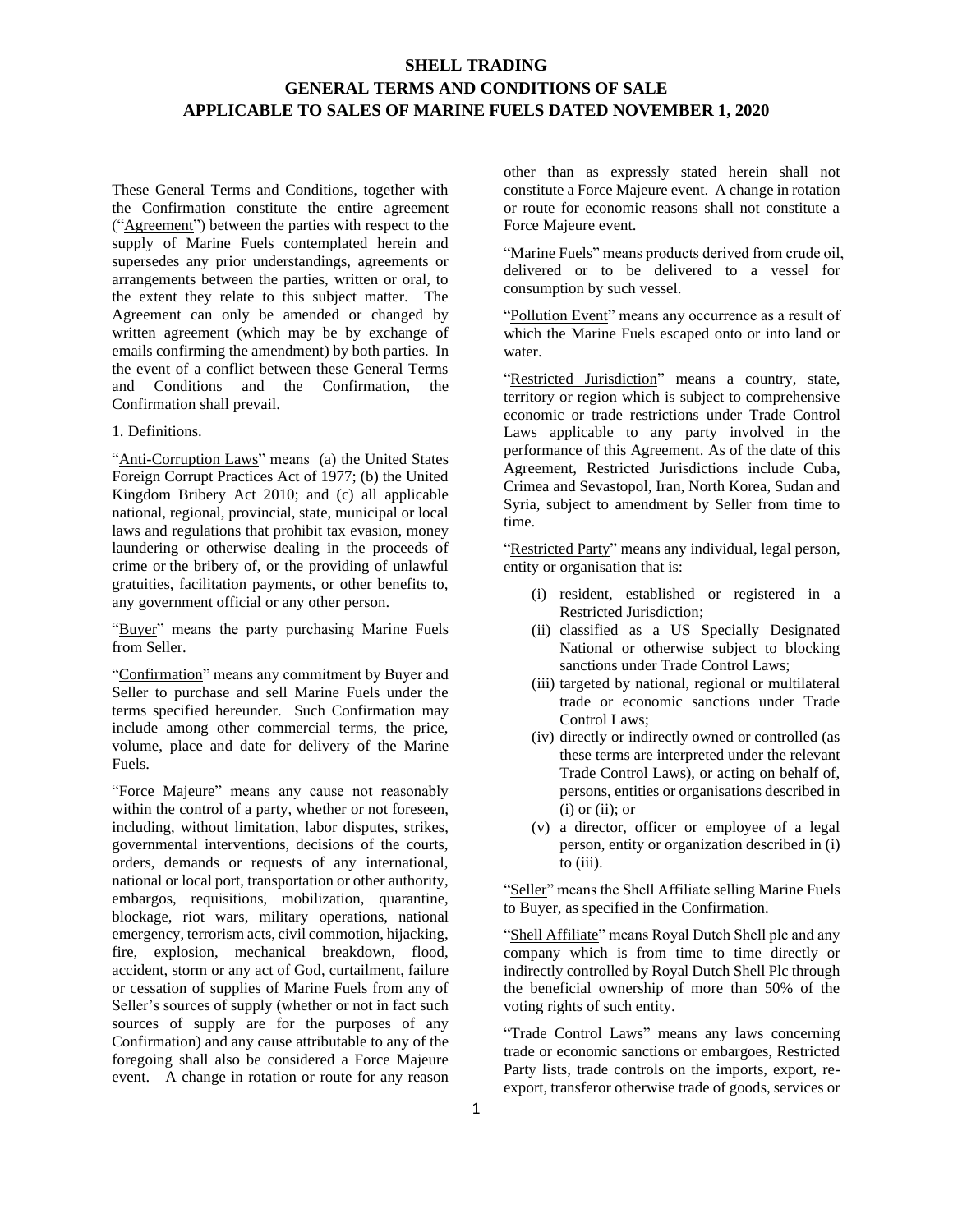technology, anti-boycott legislation and any other similar regulations, rules, restrictions, orders or requirements having the force of law in relation to the above matters and in force from time to time, including without limitation those of the European Union, the United Kingdom, the United States of America or any government laws in relation to the above matters applicable to a party to the Agreement.

"U.S." means the United States of America.

2. Price. The price for Marine Fuels shall be the amount stated in the Confirmation, payable in the currency stated in the Confirmation. In addition to the price payable for Marine Fuels, Buyer shall pay any and all charges associated with the delivery including:

(a) expenses incurred as a result of the Master of the vessel rejecting the whole or any part of the delivery;

(b) wharfage charges, barging charges, road transportation charges, including demurrage or other similar charges;

(c) mooring or unmooring charges or port dues which may be incurred by Seller in connection with any vessel to which Marine Fuels are delivered hereunder;

(d) duties, taxes (other than taxes on profits), carbon or other greenhouse gas costs or imposts, impositions, charges, freights, premiums, or other costs incurred by Seller, or for which Seller is accountable, in respect of deliveries of Marine Fuels hereunder; and

(e) any additional costs incurred by Seller in respect of deliveries made under a Confirmation including payments for overtime.

<span id="page-1-0"></span>3. Cancellation Fee/Loss Reimbursement. If Buyer cancels or fails to take, in whole or in part, the delivery of Marine Fuels as specified in the Confirmation within the agreed delivery period for any reason other than a Force Majeure event, Buyer shall pay Seller a cancellation fee equal to all losses and liabilities incurred by Seller as a result of such cancellation or failure to take full delivery, including, without limitation, (i) the difference in price per the Confirmation and Seller's reasonable estimate of market price for the delivery port as per the customary market marker on the date of such cancellation or failure to take full delivery, (ii) losses, costs and damages associated with terminating, liquidating, obtaining or re-establishing any hedging arrangement or related trading position, (iii) costs to sell, (iv) storage, (v) pump-back fees, (vi) fuel oil downgrade expense, (vii) inspection charges and (viii) demurrage.

4. Invoices. Seller's invoice shall be sent via electronic mail if permitted under applicable law, or by any other means designated by Seller and permitted by applicable law. Invoiced amounts may be subject to subsequent adjustment as may be necessary on receipt by Seller of additional information concerning the transaction.

5. Payment. Payment by Buyer shall be due in the currency set forth on the Confirmation and without any discount, withholding, offset or allowance. Payment shall be made by electronic wire transfer to the bank account stated on the invoice, such that funds are received into such account no later than 21 days following the date the Marine Fuels were delivered or should have been delivered if Section [3](#page-1-0) applies or as otherwise agreed in writing. In addition to any other remedy allowed by law, if payment has not been received by Seller on or prior to the due date, Seller may, without notice, (a) charge interest and delivery costs on any amounts not paid by such date at the lesser of 2% per month and the maximum rate allowable under applicable law, (b) set-off any amounts Buyer may be owed by Seller or Shell's Affiliate, up to the amount Buyer owes Seller; (c) assert any rights that Seller may have against the vessel and (d) if delivery has not been made with respect to any other Confirmation, Seller may terminate such Confirmation(s) with immediate effect and without liability to Buyer and/or suspend any future deliveries to Buyer. In the event that Buyer receives any request for payment to Seller to be made to a bank account which is different from that which has previously been used for settlement, Buyer shall be required to forthwith verify and re-confirm the request before any payment is made by Buyer to the bank account set out in the said request.

<span id="page-1-1"></span>6. Credit. Marine Fuels are supplied on the faith and credit of (a) the vessel being supplied and (b) Buyer. Notwithstanding and in addition to the foregoing, if the financial condition of Buyer becomes, in the sole opinion of Seller, impaired or unsatisfactory or if the Buyer has exceeded the credit limit set by Seller, which Seller may establish and modify in its sole discretion from time to time, Seller may demand that payment be made at any time before the date due for payment whether before or after delivery of the Marine Fuels or may demand the giving of such security as it may specify. If Buyer fails to provide such security as requested by Seller within two days of such request, or such other time as may be agreed by the parties, Seller shall, in addition to any other remedy, be entitled to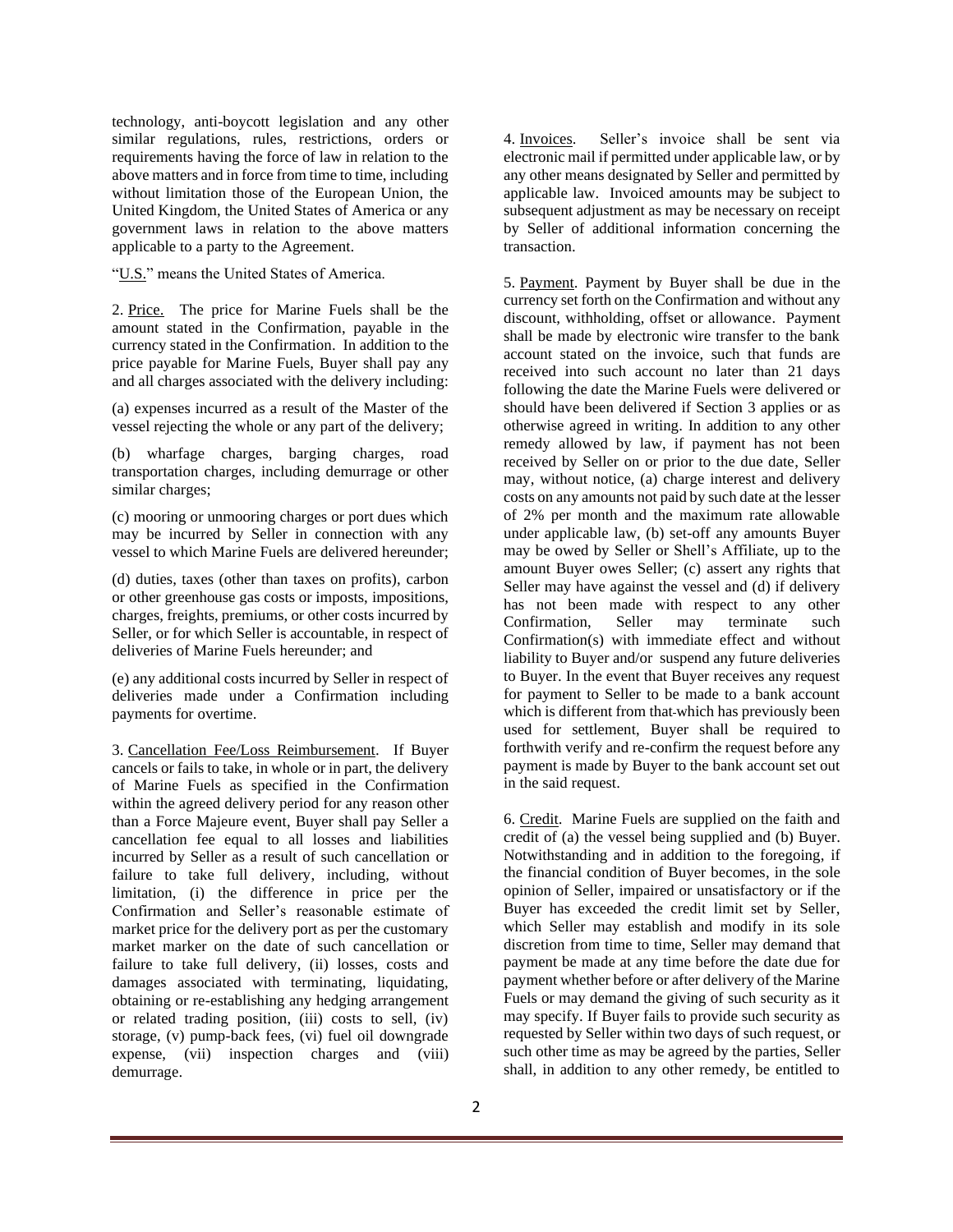immediately suspend deliveries under (in so far as they have not already taken place) or terminate the Confirmation(s) without liability to Seller. Seller shall not be bound by any attempt by any person to restrict, limit or prohibit its lien or liens attaching to a vessel.

<span id="page-2-0"></span>7. Delivery and Health and Safety and Environmental Requirements. (a) Buyer warrants that the vessel can safely receive Marine Fuels and shall ensure that the vessel has all certificates required to comply with all relevant regulations relating to delivery of the Marine Fuels at the port or place of delivery. Buyer shall provide Seller with the maximum allowable pumping rate and pressure that the vessel requires and agree on communication and emergency shut-down procedures and advise Seller of any special conditions, difficulties, peculiarities, deficiencies or defects in respect of, and particular to, the vessel and which might adversely affect the delivery of the Marine Fuels.

(b) Delivery shall be made at the port or dock and during the delivery period specified in the Confirmation subject to the port or dock regulations and unless otherwise agreed, during Seller's normal working hours. Deliveries shall be made ex-wharf, extruck or ex-barge. Seller shall not be liable for inability to deliver on public dock and/or dock holidays. The vessel will be bunkered as promptly as circumstances permit, but Seller shall not be liable for any loss, expense, damage, delay or demurrage whatsoever which may be suffered by Buyer as a result of (1) Buyer's failure to arrive and take delivery of the Marine Fuels within the delivery period specified in the Confirmation; (2) delay from congestion affecting the Seller's facilities or (3) prior commitment of available barges, or when in Seller's opinion clear and safe berth or the assistance of qualified staff to secure the moorings is unavailable.

(c) Buyer shall ensure that either the Master of the vessel which requires delivery of Marine Fuels or the accredited representative of Buyer at the delivery port, gives not less than five local working days' notice to Seller of the estimated time of such vessel's readiness to receive such Marine Fuels, identifying Buyer and specifying the grades and actual quantities of Marine Fuels and the method of delivery required. If the vessel arrives earlier than the agreed loading range, Seller shall exercise reasonable efforts to supply the vessel upon request but shall not be bound to do so until the commencement of the agreed loading range.

(d) In any case where delivery is ex-barge, Buyer shall provide free of cost to Seller a clear and safe berth for the lighter(s) alongside the vessel's receiving lines and

the assistance of qualified staff to secure the lighter(s) moorings. Buyer shall provide a safe access to the lighter, including use of the accommodation ladder. If the position of the lighter does not fit with the position of the accommodation ladder, the Buyer shall rig a pilot ladder. Buyer is responsible for a safe access to and from the lighter. Vessels will be bunkered in turn as promptly as circumstances permit but Seller shall not be liable for demurrage or for any loss, expense, damage or delay due to congestion at the terminal or to prior commitments of available barges, or when in Seller's opinion clear and safe berth or the assistance of qualified staff to secure moorings is unavailable. Buyer must be able to receive the agreed quantity of Marine Fuels plus/minus 5%. If the delivery is exwharf, the responsibility for connecting the delivery facilities provided by Seller to the receiving facilities provided by the Buyer shall be in accordance with the custom of the delivery port.

(e) Unless otherwise agreed, Buyer shall not be entitled to receive Marine Fuels other than into tanks usually used as the fuel bunkers of the vessel. Buyer shall not take delivery of the Marine Fuels for export if Buyer does not have all required Government approvals and permits.

(f) Where delivery takes place in the U.S., the Marine Fuels is being sold for use or consumption on board the vessel and not intended for unlading in a foreign country. NOEEI §35.37(m).

(g) Buyer agrees that, if a Pollution Event occurs before, during or after delivery of the Marine Fuels, and in addition to whatever action that Buyer may take, Seller may at its sole discretion take reasonable steps to control and terminate the Pollution Event, contain and remove the escaped Marine Fuels and clean the affected area. Buyer and Seller shall cooperate fully. If the Pollution Event is caused by an act or omission of Buyer, its servants or agents (other than Seller), Buyer shall indemnify Seller for the cost of any steps taken under this Section [7 above.](#page-2-0)

(h) Buyer shall supply Seller with any documents and information concerning the Pollution Event or any programme for the prevention thereof as are requested by Seller or are required by law or regulations applicable at the delivery port.

(i) Buyer shall be fully responsible for the proper use, maintenance and repair of its equipment. Buyer will immediately inform Seller of any defects, ruptures, spills or other problems with or related to the equipment which occur during the delivery process or which may impact it.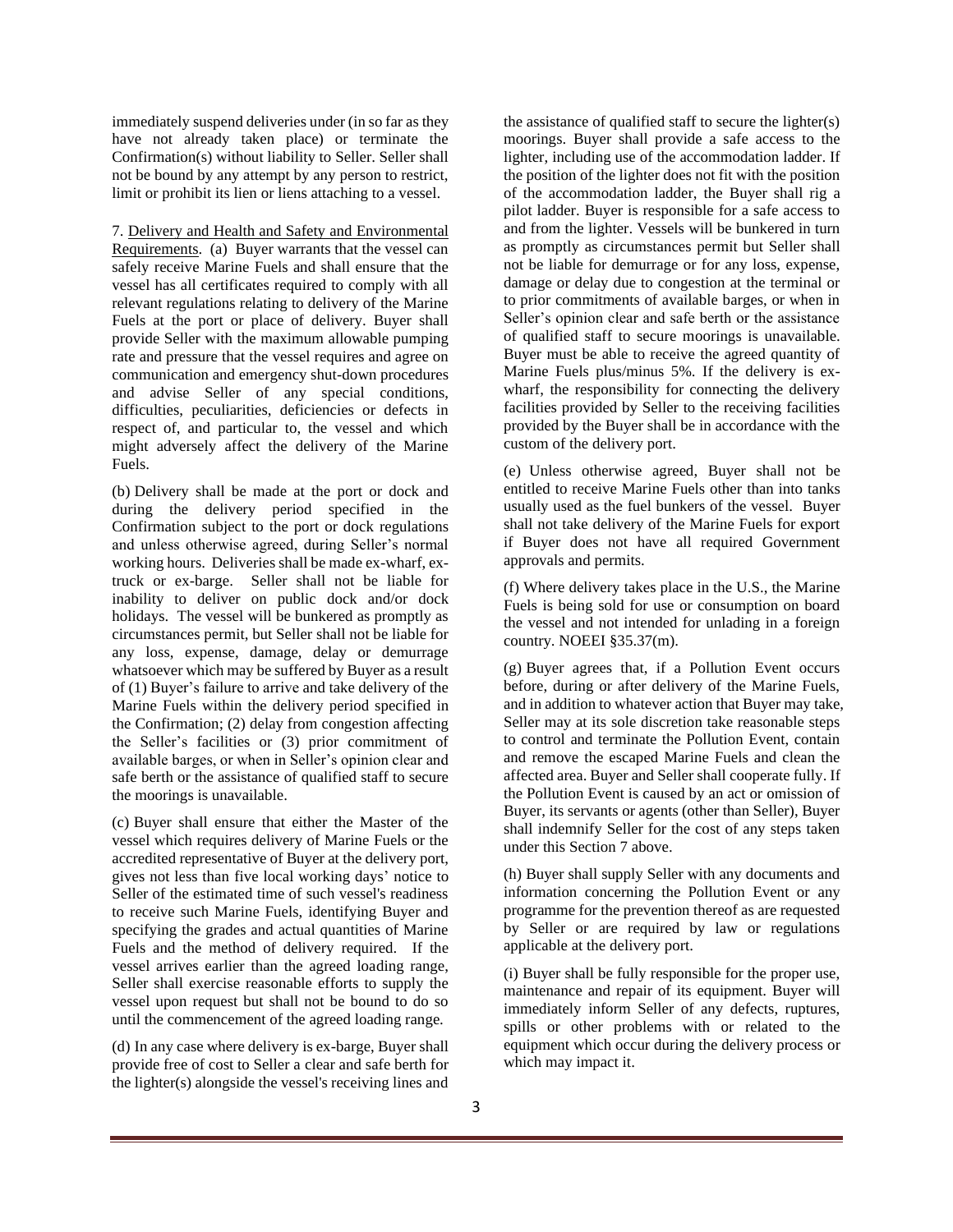(j) Buyer will provide ready and safe means of access to the equipment for delivery of the Marine Fuels at the delivery port and shall not obstruct access to its equipment for delivery. Delivery will not commence until such time as Seller's pre-delivery check list has been jointly and satisfactorily completed and signed by or on behalf of both Seller and Buyer.

(k) Seller and Buyer represent to each other that they are in compliance with all applicable laws and government regulations with respect to the environment and that they have policies of environmental responsibility in place concerning their respective Marine Fuels processes.

8. SDS. To the extent required under applicable law, Seller shall provide Buyer with Safety Data Sheets ("SDS"), which the parties acknowledge are available at www.epc.shell.com, and shall provide the receiving vessel with SDS appropriate to the Marine Fuels delivered. Buyer shall ensure that its employees, agents and contractors comply with the obligations, requirements and recommendations relating to the handling and use of the Marine Fuels.

9. Documents. On completion of the delivery of Marine Fuels, the Master of the vessel or Buyer's authorised representative shall give Seller a signed receipt in a form required by Seller of which two copies shall be retained by the Master or such representative.

10. Risk and Title. Deliveries of Marine Fuels shall be deemed to be complete and title and risk shall pass from Seller to Buyer as the Marine Fuels pass the flange connecting the delivery facilities provided by Seller with the receiving facilities provided by Buyer. In case of ex-truck deliveries, if the location for delivery is at the Seller's facility, then risk and title shall transfer when the goods are loaded onto the first of Buyer's appointed carrier(s). If the location for delivery is other than the Seller's facility, then risk and title shall transfer from the Seller to the Buyer at the time of arrival, but before the goods have been offloaded.

11. Quality. Buyer accepts that the grade of the Marine Fuels to be supplied hereunder shall be determined in accordance with ISO 8217 or as specified in the Confirmation for the relevant grade or product being delivered. The Buyer shall be solely responsible for nominating to the Seller the grade of Marine Fuels suitable for the vessel, including determination of compatibility with marine fuel on board the vessel. This Section constitutes the whole of Seller's obligations with respect to the quality of the Marine Fuels to be supplied and (save to the extent that

exclusion thereof is not permitted or is ineffective by operation of law) ALL STATUTORY OR OTHER CONDITIONS AND/OR WARRANTIES AND/OR REPRESENTATIONS, EXPRESS OR IMPLIED, WITH RESPECT TO THE DESCRIPTION OR QUALITY OF THE MARINE FUELS OR ITS FITNESS FOR ANY PURPOSE, OR THE ABSENCE OF BIO-COMPONENTS IN THE MARINE FUELS ARE HEREBY EXCLUDED.

12. Measurement and Samples/Quantity and Quality Claims. (a) The quantities of Marine Fuels ordered by the Buyer shall be the quantities stated in the Confirmation, subject to confirmation of supply by the Seller. The quantities of Marine Fuels delivered shall be measured and calculated in accordance with the ASTM – IP Petroleum Measurement Tables or the methods of any other recognised standards authority at the discretion of Seller. Absent manifest error, Seller's weights and measurements shall be final and binding as to quantity and quality. However, without prejudice to such presumption Buyer or Buyer's authorised representative may witness and check such weights and measurements.

(b) Seller shall take one primary sample of each grade of Marine Fuels delivered from which a minimum of four representative samples shall be made by Seller. Buyer and/or its representative may witness the sampling. The primary sample shall be taken only from the point immediately prior to the connection where Seller's equipment ends and Buyer's equipment begins. Samples taken from other points shall not be valid. A minimum of three of these samples shall be the quality samples. The fourth sample shall be the MARPOL Retained Sample. One sealed quality sample and the MARPOL Retained Sample shall be handed to the Master of the vessel and the other two quality samples retained by Seller for the longer of 15 days and the minimum period allowable under applicable law, from the date of delivery in a safe place where they will not deteriorate. Where Buyer has made a complaint or claim as provided in Section 12(c) the quality samples shall be retained until such complaint or claim has been finally resolved.

(c) Any complaint or claim on the part pertaining to the quality or quantity of the Marine Fuels delivered shall be made to Seller as soon as possible and in any event within 14 days after the date of delivery, or within such minimum notice period required by applicable law, if such minimum period required exceeds 14 days, failing which all such claims shall be waived and forever barred. Any dispute as to quantity or quality of Marine Fuels shall be determined finally and conclusively, save for instances of manifest error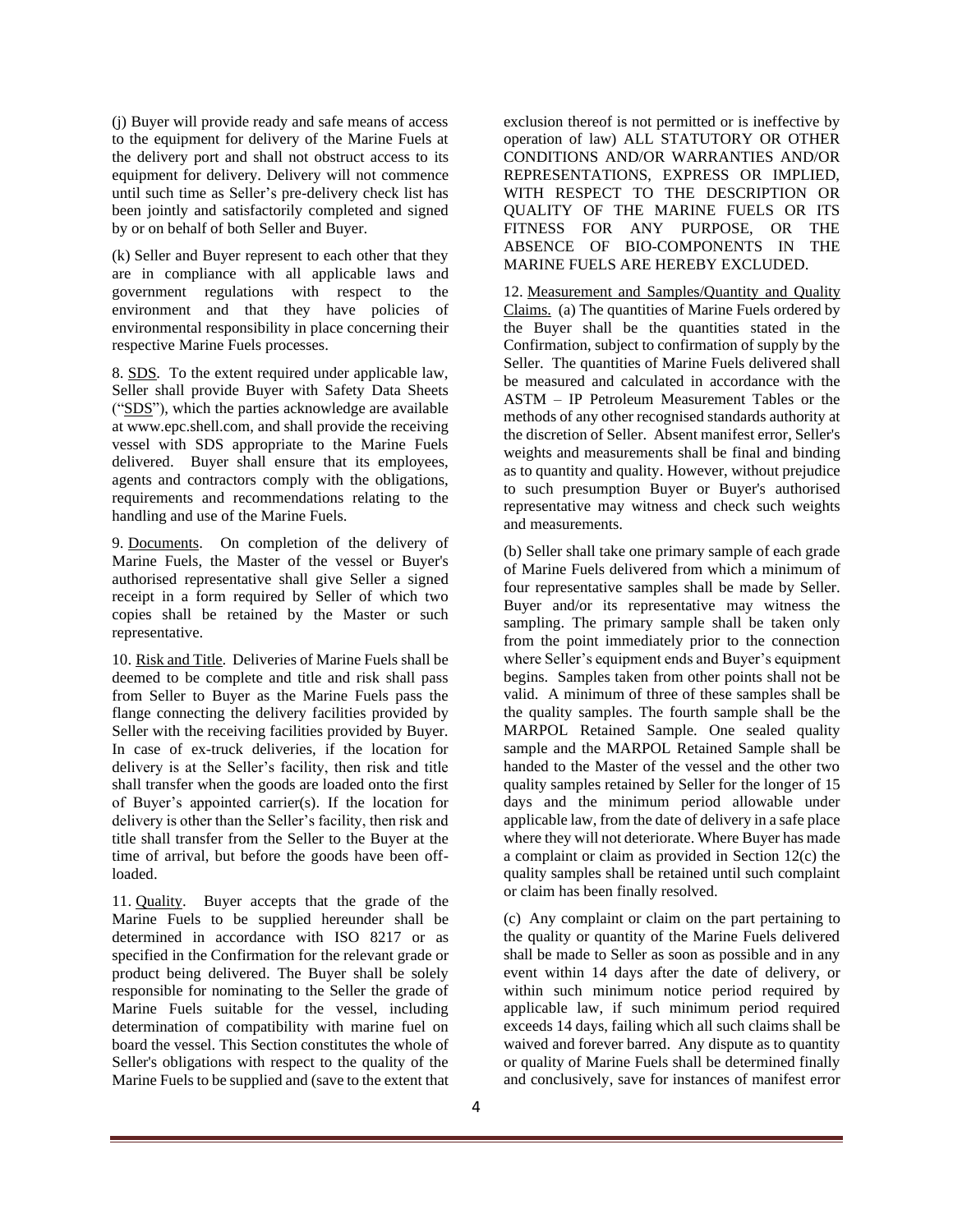or fraud, by an independent expert appointed jointly by Buyer and Seller.

(d) In the case of quality disputes, the expert shall be requested to analyse one or more of the quality samples taken in accordance with the provisions herein. In determining whether a test result meets or exceeds a specification limit, the independent expert must utilize the processes contained in the relevant sections of either ISO 4259 or ASTM equivalent, and apply such processes where the test method that was used to determine the quality specification as reported by Seller at the time of delivery was either ISO or ASTM, respectively and apply such processes to all specification parameters contained within the contractual specifications detailed in the Confirmation. Unless otherwise agreed, should the independent laboratory's analysis confirm that on-specification Marine Fuels have been delivered by Seller to Buyer, the cost of the analysis by the independent laboratory shall be borne solely by the Buyer. Should the independent laboratory's analysis confirm that offspecification Marine Fuels have been delivered, the costs of the analysis by the independent laboratory shall be borne solely by the Seller. Any cost associated with Buyer's appointing a representative to witness the sample seal-breaking and/or analysis at the independent laboratory shall be the sole responsibility of the Buyer.

13. Restrictions. To the extent that Marine Fuel is sold on a duty or tax-exempt basis, Buyer shall comply with all local requirements and shall execute all such documents necessary to permit the sale on such basis, including any declarations on use of the Marine Fuel. To the extent that a claim is made by any authorities against Seller on the basis that such Marine Fuel was subject to any duty or taxes and such claim arose partly or wholly due to the action, omission or fault of Buyer (including any use of Marine Fuel in domestic waters), then Buyer shall reimburse Seller for any claims, losses, costs (including costs as between attorney or solicitor and client), damages, liabilities, fines, penalties and expenses attributable to such action, omission or fault of Buyer.

## When delivery occurs in Savannah, Georgia, U.S.:

(a) where Buyer furnishes to Seller, in a timely manner, a valid and properly completed exemption certificate or valid license for which Buyer may claim an available exemption from tax, Seller shall not collect any such tax. Buyer shall be responsible for any tax, interest and penalty if such exemption certificate or license or other form of proof of exemption is disallowed by the proper taxing authority. In the event

that a refund opportunity arises with respect to any tax paid by one party as a result of the transaction(s) governed by the Agreement, both parties shall reasonably work together to pursue such refund and the refund shall be paid to the party that incurred the tax burden.

(b) Where Buyer does not furnish to Seller, in a timely manner, a valid and properly completed exemption certificate or valid license for which Buyer may claim an available exemption from tax, Buyer shall pay Seller such tax which shall be listed as a separate line item on Seller's invoice.

14. Indemnity/Liability. Buyer shall indemnify Seller and its representatives against any claims, losses, costs (including costs as between attorney or solicitor and client), damages, liabilities, fines, penalties and expenses incurred or sustained arising out of or in connection with the delivery of Marine Fuel except to the extent that such claims, losses, costs, damages, liabilities and expenses arise through the negligent act or omission of Seller. NOTWITHSTANDING ANYTHING HEREIN TO THE CONTRARY, NEITHER SELLER NOR ITS REPRESENTATIVES SHALL HAVE ANY LIABILITY TO BUYER HEREUNDER OR OTHERWISE IN THE CONNECTION WITH THE SALE OR DELIVERY OF MARINE FUELS FOR (A) LOSS OF ACTUAL OR ANTICIPATED PROFIT; (B) LOSSES CAUSED BY BUSINESS INTERRUPTION; (C) LOSS OF GOODWILL OR REPUTATION; OR (D) ANY INDIRECT, SPECIAL OR CONSEQUENTIAL COST, EXPENSE, LOSS OR DAMAGE, EVEN IF SUCH COST, EXPENSE, LOSS OR DAMAGE WAS REASONABLY FORESEEABLE OR MIGHT REASONABLY HAVE BEEN CONTEMPLATED BY SELLER OR ITS REPRESENTATIVES AND WHETHER ARISING FROM BREACH OF CONTRACT, TORT, NEGLIGENCE, BREACH OF STATUTORY DUTY OR OTHERWISE. Without prejudice to the above provisions, Seller's maximum aggregate liability to Buyer under or in connection with any delivery howsoever arising shall not exceed in aggregate the price payable by Buyer for such delivery.

<span id="page-4-0"></span>15. Termination. In addition to any rights and remedies set forth in the Agreement or as otherwise allowed by law, Seller shall be entitled to terminate the Agreement upon notice and with immediate effect:

<span id="page-4-1"></span>(a) upon breach by Buyer of any payment obligations hereunder or failure by Buyer to provide security within two days of Seller's request as provided for in Section [6;](#page-1-1)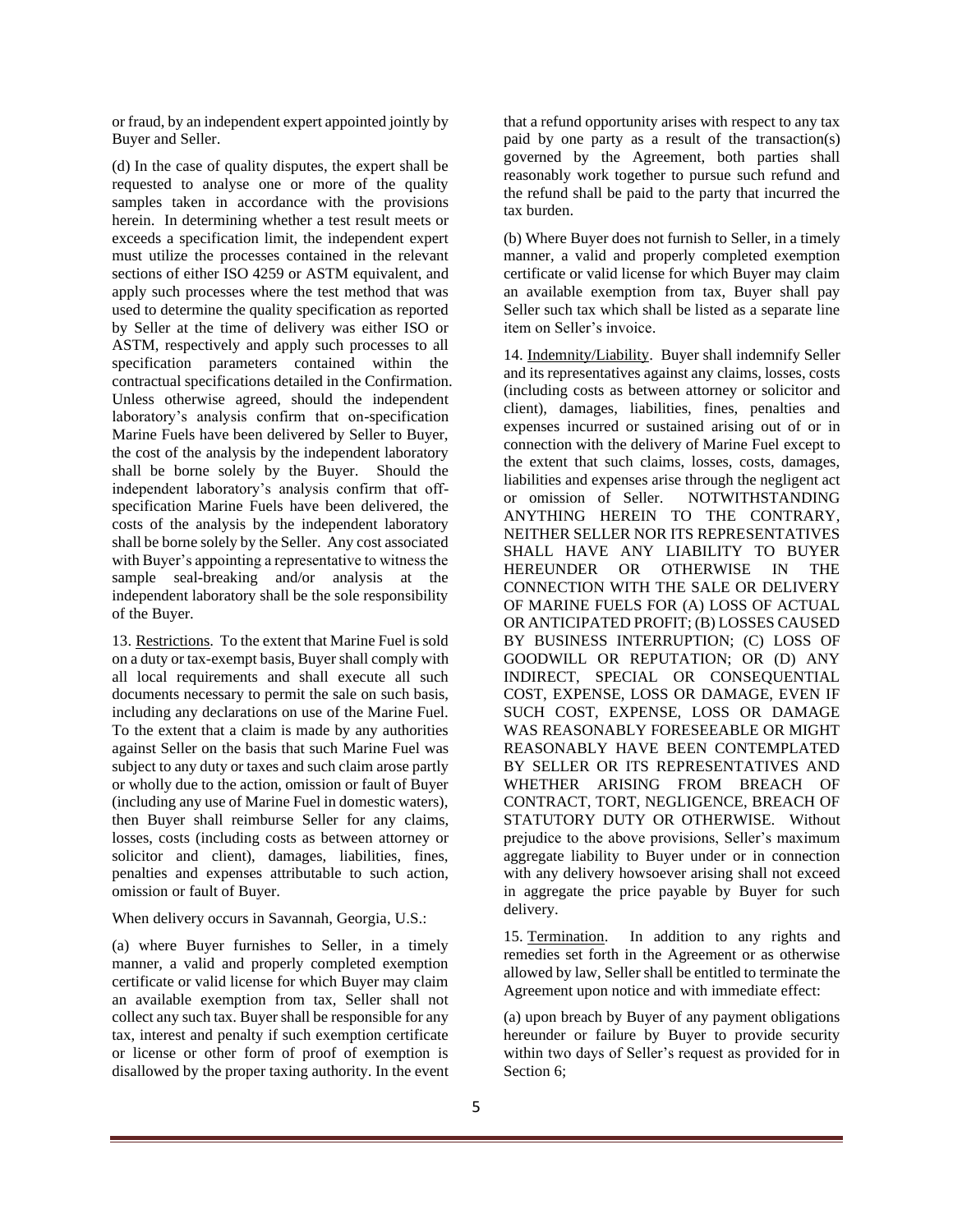(b) if, except as otherwise provided for in Section [15](#page-4-0)[\(a\),](#page-4-1) Buyer breaches any terms of the Agreement and fails to remedy such breach within five days of receipt of notice of such breach;

(c) on any application being made or any proceedings being commenced, or any order or judgment being given by any court, for the liquidation, winding up, bankruptcy, insolvency, dissolution, administration or reorganization or similar of Buyer; or

(d) on any suspension of payment, necessary to carry on business or compounding or making any special arrangement with creditors by Buyer.

Upon termination, all sums owed to Seller shall become immediately due and payable.

16. Force Majeure; Performance Excused. (a) Neither party shall be responsible for any failure to fulfill its respective obligations under the Agreement (other than the payment of money) if fulfillment has been delayed, hindered, interfered with, curtailed or prevented by the occurrence of a Force Majeure event. If either the availability from any of Seller's sources of supply of Marine Fuels, whether deliverable under any Confirmation or not, or the normal means of transport or delivery of such Marine Fuels is delayed, hindered, interfered with, curtailed or prevented, then Seller shall be at liberty to withhold, reduce, suspend or cancel deliveries under any Confirmation to such extent as Seller may in its absolute discretion think fit and Seller shall not be bound to acquire by purchase or otherwise additional quantities from other suppliers. Any additional quantities which Seller does acquire from other suppliers or from alternative sources may be used by Seller at its complete discretion and need not be taken into account by Seller for the purpose of determining the extent to which it is to withhold, reduce or suspend deliveries under any Confirmation. Buyer shall be free to purchase from other suppliers any deficiencies of deliveries of Marine Fuel caused by the operation of this Section but Seller shall not be responsible for any additional cost thereby incurred by Buyer.

(b) Seller reserves the right to increase the price charged for any Marine Fuel (whether the price was originally determined by reference to Seller's prices or separately agreed in writing) if there is any increase in the costs incurred or to be incurred by Seller in making the relevant supply due to factors which are beyond the control of Seller, including without limitation any increased taxes, duties, the making of any law, order, byelaw or other regulation, the occurrence of any currency fluctuation affecting the cost of any imported items.

17. Trade Controls and Boycotts. (a) Buyer acknowledges that it is familiar with and will comply with all applicable Trade Control Laws including those relating to the direct or indirect use, diversion, trade, export or re-export of Marine Fuels.

(b) Notwithstanding anything to the contrary herein, nothing in the Agreement is intended, and nothing herein should be interpreted or construed, to induce or require either party to act or refrain from acting (or agreeing to act or refrain from acting) in any manner which is inconsistent with, penalized or prohibited under Trade Control Laws.

(c) Without prejudice to the foregoing Section 17(a), Buyer shall not, directly or indirectly, export, reexport, divert, trade, ship, import, transport, store, sell, deliver or re-deliver any of the Marine Fuels to any Restricted Party or to any Restricted Jurisdiction or for end use by any Restricted Party or in any Restricted Jurisdiction unless specifically authorized to do so in writing by Seller. Buyer shall not cause Seller to be in breach of Trade Control Laws or Restricted Jurisdiction provisions.

(d) In the event of any failure by the Buyer to comply with the undertakings in this Section 17 or in the event that Buyer becomes a Restricted Party, Seller may, at Seller's sole option and without prejudice to Seller's other rights, either suspend deliveries under the Agreement or terminate the Agreement and/or the Confirmation governed by these terms and conditions with immediate effect. In the event Seller suspends deliveries or terminates the Agreement and/or Confirmation pursuant to this Section 17, Seller shall not be liable to Buyer for any of Buyer damages or losses, except to refund any money paid by Buyer for the Marine Fuels that were not delivered to the extent such refund is not inconsistent with applicable laws and regulations.

(e) Where requested to do so by Seller, Buyer will supply Seller with such evidence as Seller may reasonably request to demonstrate Buyer's compliance with this Section 17, including to verify the final destination of Marine Fuels and to demonstrate that controls are in place which actively support such compliance with applicable Trade Control Laws and Restricted Jurisdiction provisions.

## 18. Anti-Corruption.

(a) Each party represents, warrants, and covenants that in connection with this Agreement and the business resulting therefrom: (i) it is aware of and will comply with Anti-Corruption Laws; (ii) whether directly or indirectly, it has not made, offered, authorized, or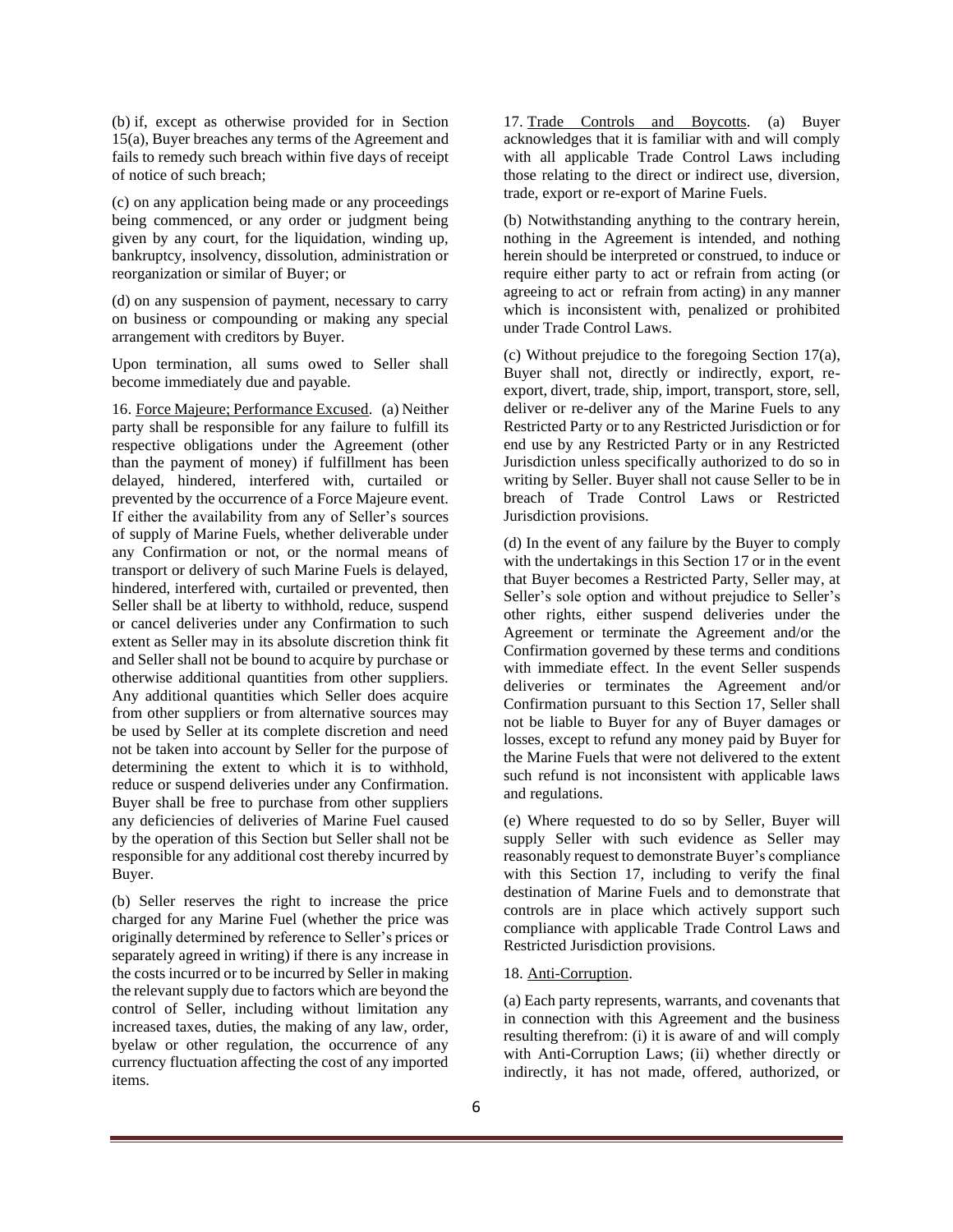accepted and will not make, offer, authorize, or accept any payment, gift, promise, or other advantage, to or for the use or benefit of: any (a) government official or any officer or employee of a government or any department, agency or instrumentality of any government; (b) any officer or employee of a public international organization; (c) any person acting in an official capacity for or on behalf of any government or department, agency, or instrumentality of such government or of any public international organization; (d) any political party or official thereof, or any candidate for political office; (e) any director, officer, employee or agent/representative of an actual or prospective counterparty, supplier or customer of Buyer or Seller; or (f) any other person, individual or entity at the suggestion, request or direction or for the benefit of any of the above described persons and entities; or (g) any other person; where that payment, gift, promise, or other advantage would comprise a facilitation payment or otherwise violate the Anti-Corruption Laws; (iii) it has maintained and will maintain adequate written policies and procedures to comply with Anti-Corruption Laws, or, alternatively, has made itself aware of and shall adhere to the Shell General Business Principles and the Shell Code of Conduct [\(www.shell.com/about-us/our-values\);](http://www.shell.com/about-us/our-values)) (iv) it has adequate internal controls; (v) in the event a party becomes aware it has breached an obligation in this paragraph, it will promptly notify the other party, subject to the preservation of legal privilege (if applicable); (vi) it has used and will use reasonable efforts to require any subcontractors, agents, or any other third parties to also comply with the foregoing requirements in this paragraph; and (vii) only a party (and not its Affiliates or a third party) shall make payments to the other party, except with that other party's prior written consent.

(b) Nothing in this Agreement shall require a party to perform any part of this Agreement or take any actions if, by doing so, the party would not comply with Anti-Corruption Laws. The obligations in this paragraph shall survive the termination or expiry of this Agreement.

(c) For any Agreement with a term less than three months, without limitation to any other available remedies, either party may terminate the Agreement forthwith, upon written notice to the other party at any time if, in its reasonable judgement and supported by credible evidence, the other party is in breach of, or its subcontractors, agents or other third parties are in breach of, any of the above representations, warranties or covenants in this section.

(d) For any Agreement with a term of three months or more, in addition to the representations and warranties in Section 18(a)-(b) above, each party further represents, warrants, and covenants that in connection with this Agreement and the business resulting therefrom: (i) it has maintained and will maintain adequate internal controls, including but not limited to using reasonable efforts to ensure that all transactions are accurately recorded and reported in its books and records to reflect truly the activities to which they pertain, such as the purpose of each transaction, with whom it was entered into, for whom it was undertaken, or what was exchanged; (ii) it will, to its knowledge retain such books and records for the period required by applicable law or a party's own retention policies, whichever is longer; (iii) it will provide information (which unless publicly available will include documentary evidence) in support of the other/requesting party's ongoing Know Your Customer ("KYC") process requirements, about its ownership, officers, and corporate structure (including any changes thereto); and (iv) subject to the preservation of legal privilege, during the term and for seven (7) years thereafter and on reasonable notice, each party shall have a right, at its expense, and the other party shall take reasonable steps to enable this right, to audit the other party's relevant books and records with respect to compliance with this paragraph.

(e) For any Agreement with a term of three months or more, without limitation to any other available remedies, where a party (the First Party) fails, or its subcontractors, agents, or other third parties fail, to comply with this paragraph, the other party (the Second Party), acting in good faith, shall have a right to notify the First Party in writing of such failure to comply and, if the written notice contains reasonable detail about the failure to comply then, if the failure is incapable of being cured or, if capable of cure and the First Party does not cure the failure to comply within sixty (60) calendar days following receipt of the written notice, the Second Party shall have the right to terminate the Agreement on further written notice to the First Party. Nothing in this Agreement shall require a party to perform any part of this Agreement or take any actions if, by doing so, the party would not comply with the Anti-Corruption Laws. The obligations in this paragraph shall survive the termination or expiry of this Agreement.

19. Data Privacy. The parties may provide each other with information related to an identified or identifiable individual ("Personal Data"), the processing and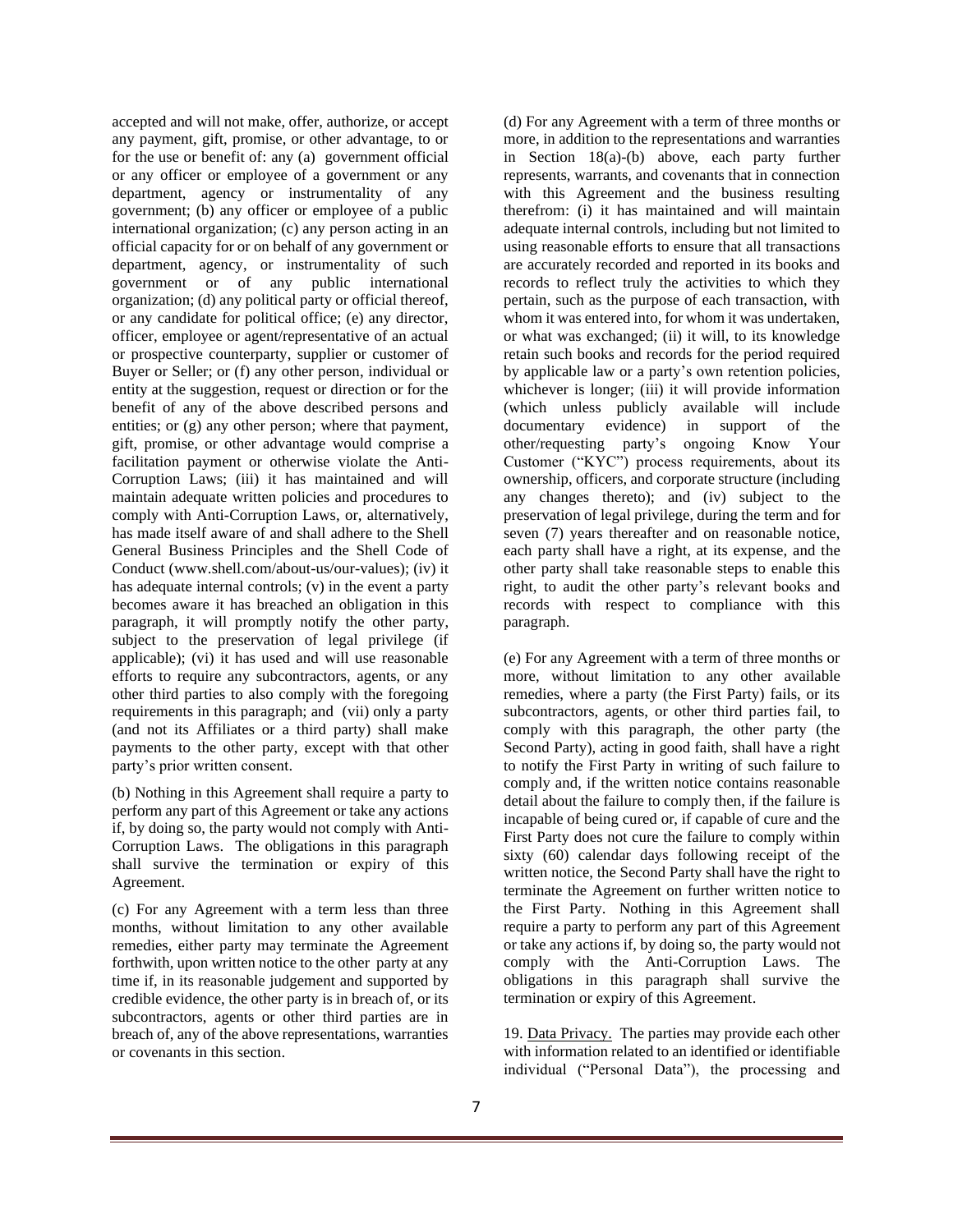transfer of which will be done in accordance with applicable law and shall include appropriate technical and organizational security measures. The parties shall promptly, and in any case within seventy-two (72) hours, inform each other if they detect or reasonably suspect that an unauthorized acquisition, access (including remote access), use or disclosure of Personal Data has occurred.

Such notification shall be made to Seller through the Shell Global Helpline at https://shell.alertline.eu/gcs/welcome.

20. New and Changed Regulations. The parties are entering into a Confirmation in reliance on the laws, rules, regulations, decrees, agreements, concessions and arrangements ("Regulations") in effect on the date hereof with governments, government instrumentalities or public authorities affecting the Marine Fuels sold hereunder including, but without limitation to the generality of the foregoing, those relating to the production, acquisition, gathering, manufacturing, transportation, storage, trading or delivery thereof, insofar as such Regulations affect Seller.

In the event that at any time and from time to time during the term of a Confirmation any Regulations are changed or new Regulations become effective, and the effect of such changed or new Regulations (a) is not covered by any other provision of these terms and conditions, and (b) has a material adverse economic effect upon either Seller or Buyer, then Seller or Buyer (as the case may be), shall have the option to request renegotiations of the prices or other pertinent terms provided for in these terms and conditions. Said option may be exercised by the relevant party at any time after such changed or new Regulation is promulgated, by written notice of desire to renegotiate, such notice to contain the new prices or terms desired by that party. If the parties do not agree upon new prices or terms within thirty (30) days after the relevant party has given such notice, the relevant party shall have the right to terminate any Confirmation at the end of the said thirty (30) day period. Any Marine Fuels lifted during such thirty (30) day period shall be sold and purchased at the price and on the terms applying hereunder without any adjustment in respect of the new or changed Regulations concerned.

21. Notices. Except where expressly stated otherwise, a notice, demand, request, statement, or other communication under or in connection with the Agreement shall only be effective if it is in writing. Email communication is permitted provided however that any notice of breach or an event of default sent by

email must be followed by a fax or letter sent via courier if the recipient does not respond or otherwise expressly acknowledge receipt of such e-mail notice within two business days of such e-mail notice being sent. Unless otherwise provided herein, notice shall be deemed to have been given on the day on which such communications ought to have been delivered in due course or postal, courier or email communication. Any notice received outside of the recipient's normal business hours shall be deemed received on the next business day. Unless otherwise specified in writing, notices shall be sent to each party at the addresses set forth in the Confirmation.

22. Waiver. Failure by any party to enforce any provision of the Agreement shall not in the absence of a written confirmation of a waiver be construed as a waiver of such a provision. No waiver by either party of any provision of the Agreement shall be construed as a waiver of any succeeding breach of the same or any other provision of the Agreement.

23. Severability. The validity of the provisions of an Agreement shall not be affected if any particular provision or provisions of the Agreement is or are declared illegal, unenforceable, or contrary to law or public policy. If as a result of a specified declaration any of the rights or obligations of a party are materially affected, then the parties shall meet and negotiate in good faith in order to arrive at an amendment of the provision(s) of the Agreement so affected, in such manner as will most closely and accurately reflect the intents and purposes of the Agreement.

24. Assignment. The Agreement shall inure to the benefit of and be binding upon the parties and their respective permitted successors and assigns. Buyer shall not assign all or any part of the benefit of, or any rights or benefits under, the Agreement without the prior written consent of Seller.

25. Language. (a) Each notice, demand, request, statement, or other communication under or in connection with the Agreement shall be in English.

(b) If the Seller is Shell Trading Canada, both parties herein expressly acknowledge that they have agreed that this Agreement (contract) and all notices, correspondence or other documents ancillary thereto be drafted in the English language only.

26. Les deux parties aux présentes reconnaissent expressément qu'elles ont convenu que la présente convention (le présent contrat) et toute correspondance, tout avis et tous documents y étant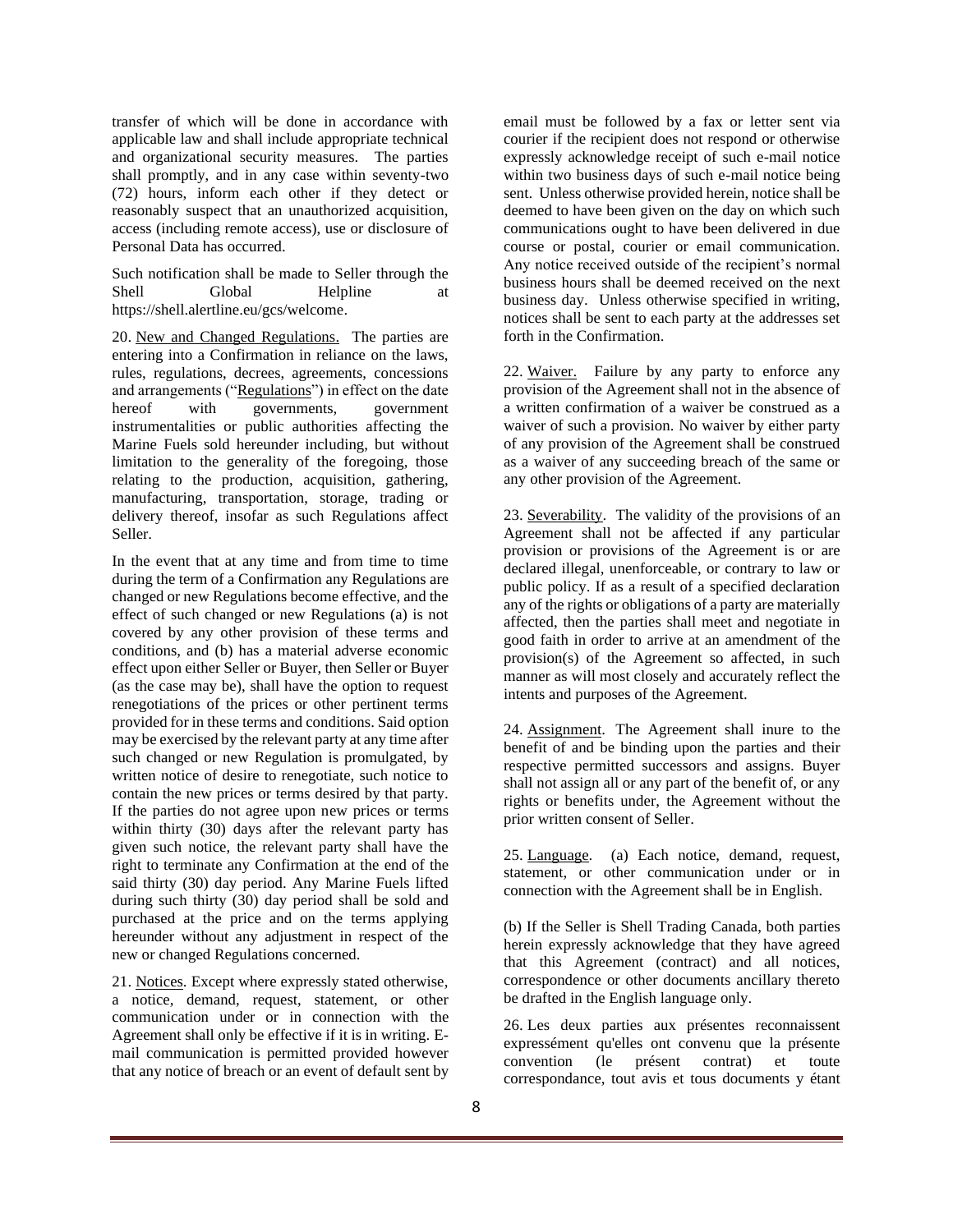accessoires soient rédigés en langue anglaise seulement.

27. No Partnership. Nothing in the Agreement and no action taken by the parties in connection with the Agreement shall constitute a partnership, association, joint venture or other co-operative entity between any of the parties.

28. Information. (a) Data supplied, whether personal or otherwise, by a Buyer and/or which relates to a Buyer's account will be held and processed by computer or otherwise by Seller to operate Buyer's account(s); to confirm, update and enhance Seller's customer records; for statistical analysis; to establish any identity or otherwise as required under applicable legislation; to assess each Buyer's credit status on an ongoing basis; and otherwise as considered necessary or appropriate by Seller. In each case the processing may continue after the Agreement has ended. Alternatively, Buyer may be requested to complete or fulfill other checks as may be necessary to satisfy credit assessments, money laundering or fraud detection requirements.

(b) Seller may disclose data relating to Buyer and/or Buyer's account(s) (a) to any Shell Affiliate (b) to a credit reference agency where it may be accessed by other financial institutions to assist assessment of any application for credit made to Seller and for debt tracing and fraud prevention; (c) to any agent or sub contractor of Seller performing services in connection with Buyer's account; (d) to any person to whom Seller proposes to transfer any of its rights and/or duties under the Agreement; (e) to any guarantor or person providing security in relation to Buyer's obligations hereunder; (f) as required or permitted by law or any regulatory authority; and/or (g) as otherwise considered necessary or appropriate by Seller.

(c) Notwithstanding anything to the contrary and without waiving any rights or remedies that Seller may have, all monies due and owing by Buyer to Seller shall become due and payable immediately if Seller discovers that any information provided by Buyer to Seller is materially inaccurate.

29. Third Party Beneficiaries. Except as otherwise set forth in Section 14, the Agreement is intended solely for the benefit of the parties and nothing in the Agreement shall be construed to create any rights in favor of, any duty to or standard of care with reference to, or any liability to any third party.

30. Agent Jointly and Severally Responsible. If Buyer enters into a Confirmation through an agent, such agent shall be liable not only as agent but also jointly and severally liable as principal for the performance of all obligations hereunder.

31. Confidentiality. Each party shall treat as confidential all information obtained as a result of entering into or performing the Agreement which relates to the subject matter of these terms and conditions; or the other party. Each party agrees that it will (i) not disclose any such confidential information to any person other than any of its directors or employees who needs to know such information in order to discharge his/her duties; (ii) not use any such confidential information other than for the purpose of satisfying its obligations under any Agreement; and (iii) procure that any person to whom any such confidential information is disclosed by it complies with the restrictions contained in this Section as if such person were a party to any Agreement. Notwithstanding the other provisions of this Section, either party may disclose any such confidential information: (x) if and to the extent required by law or for the purpose of any judicial proceedings; (y) to its affiliates (including Shell Affiliates), professional advisers, auditors and bankers, (z) if and to the extent the information has come into the public domain through no fault of that party. The restrictions contained in this Section shall continue to apply for a period of two years following termination of the Agreement.

32. Warranty Disclaimers. EACH PARTY ACKNOWLEDGES THAT IT HAS ENTERED INTO THE AGREEMENT AND IS CONTRACTING FOR THE SALE AND PURCHASE OF MARINE FUELS AS DESCRIBED IN THE CONFIRMATION. THE PARTIES NEGATE ANY OTHER REPRESENTATION OR WARRANTY WITH RESPECT TO THE MARINE FUELS DELIVERED UNDER THE AGREEMENT, WHETHER WRITTEN OR ORAL, EXPRESSED OR IMPLIED, INCLUDING ANY REPRESENTATION OR WARRANTY WITH RESPECT TO MERCHANTABILITY OR FITNESS FOR ANY PARTICULAR PURPOSE.

33. Governing Law. (a) The Agreement shall be governed by the laws of the jurisdiction as set forth in Sections 33(b), 33(c) and 33(d) below, without reference to its conflict of laws provisions. The United Nations Convention on Contracts for the International